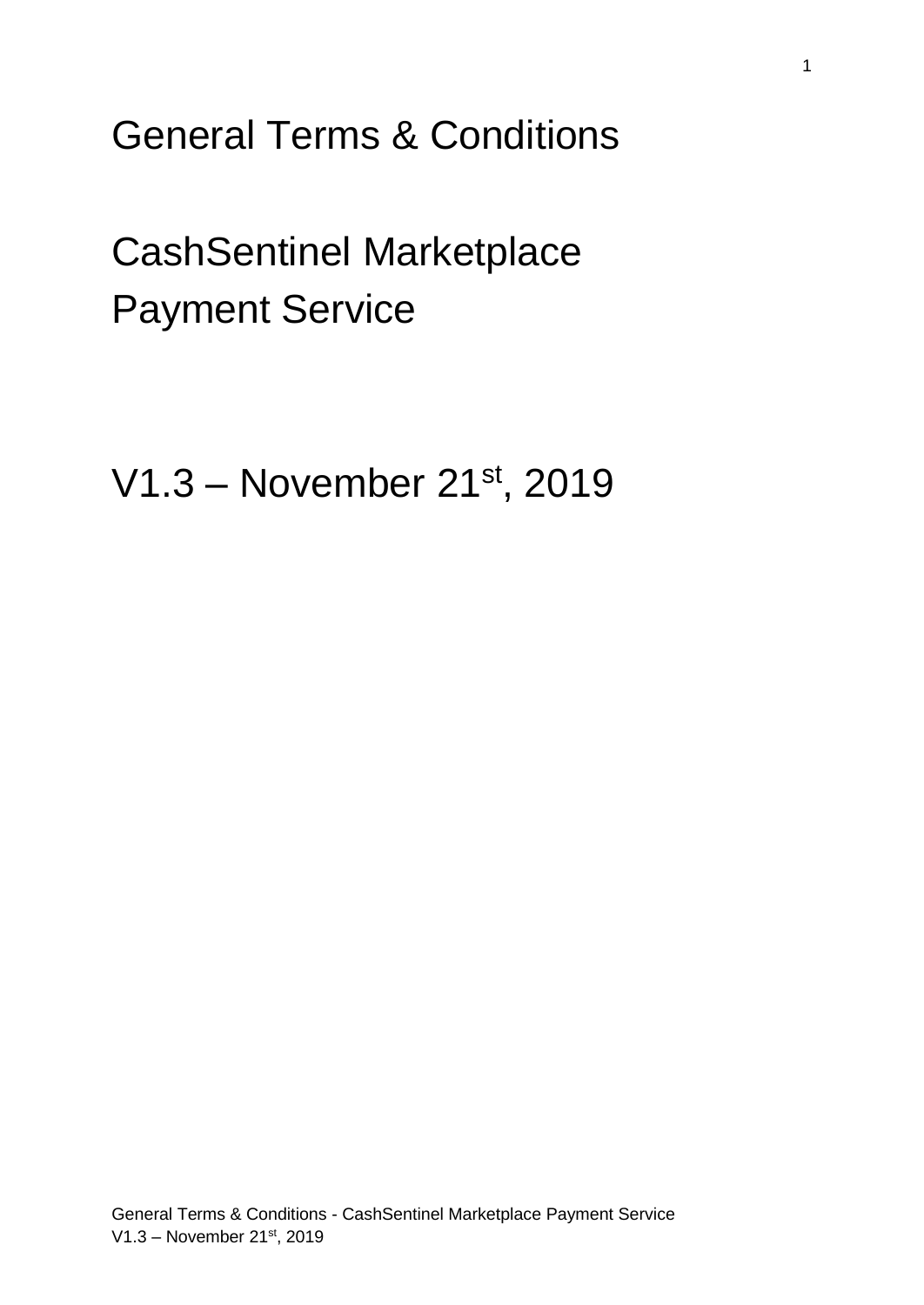# <span id="page-1-0"></span>1.Table of Contents

| 1.                                | <b>Table of Contents</b> |                                                                   | $\overline{2}$ |  |  |
|-----------------------------------|--------------------------|-------------------------------------------------------------------|----------------|--|--|
| 2.                                |                          | <b>Definitions</b>                                                | 4              |  |  |
| 3.                                | Introduction             |                                                                   |                |  |  |
| 4.                                |                          | Scope of Services                                                 | 6              |  |  |
| 5.                                |                          | Support                                                           | $\overline{7}$ |  |  |
| 6.                                |                          | Your responsibilities                                             | $\overline{7}$ |  |  |
| 6.1                               |                          | Mandatory information to be provided by Submerchants              | $\overline{7}$ |  |  |
| 6.2                               |                          | Compliance with mandatory laws and other contractual undertakings | $\overline{7}$ |  |  |
| 6.3                               |                          | Credentials                                                       | 8              |  |  |
| 6.4                               |                          | Timely reporting of any unauthorised access or Transaction        | 8              |  |  |
| 6.5                               |                          | Correctness of your banking information                           | 8              |  |  |
| 6.6                               |                          | Specifically, for a Marketplace-Merchant                          | 9              |  |  |
| 6.7                               |                          | Specifically, for a Submerchant                                   | 9              |  |  |
| 7 <sub>1</sub>                    |                          | Main features of the Platform                                     | 9              |  |  |
| 7.1                               |                          | <b>Payment Processing</b>                                         | 9              |  |  |
| 7.2                               |                          | As a Marketplace-Merchant                                         | 10             |  |  |
| 7.3                               |                          | As a Submerchant                                                  | 10             |  |  |
| 7.4                               |                          | Modification of the present terms and conditions                  | 10             |  |  |
| <b>Payment Processing</b><br>8.   |                          |                                                                   |                |  |  |
| 8.1                               |                          | Chargebacks                                                       | 10             |  |  |
| 8.2                               |                          | Account provisioning requirements                                 | 10             |  |  |
| 8.3                               |                          | Settlement currency                                               | 10             |  |  |
| <b>Fees and Commissions</b><br>9. |                          |                                                                   | 11             |  |  |
| 9.1                               |                          | Account opening, utilization and closing                          | 11             |  |  |
| 9.2                               |                          | Marketplace-Merchant Commissions                                  | 11             |  |  |
| 9.3                               |                          | Administrative fees for incidents                                 | 11             |  |  |
|                                   |                          | 10. Measures/ termination of the Services                         | 12             |  |  |
|                                   | 10.1                     | <b>Conservative measures</b>                                      | 12             |  |  |
|                                   | 10.2                     | <b>Termination of Services</b>                                    | 12             |  |  |
| 11. Escrow Accounts               |                          |                                                                   |                |  |  |
| 13<br>12. Errors                  |                          |                                                                   |                |  |  |
|                                   | 12.1                     | Timely reporting                                                  | 13             |  |  |
|                                   | 12.2                     | Reporting errors to your benefit                                  | 13             |  |  |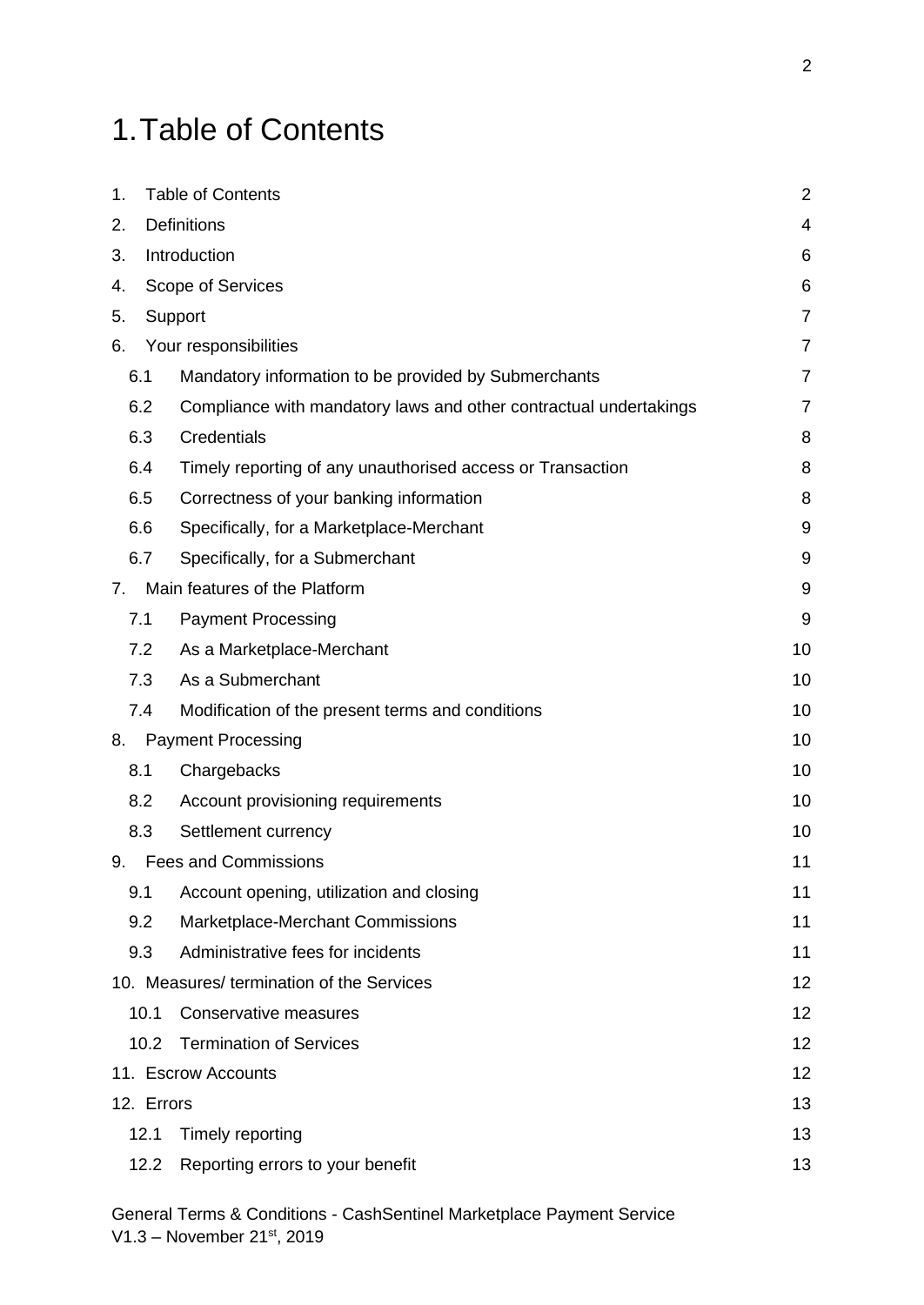| 12.1                                | Information related to the circumstances of the error | 13 |
|-------------------------------------|-------------------------------------------------------|----|
|                                     | 12.2 Corrections                                      | 13 |
|                                     | 12.3 Account freezing                                 | 13 |
|                                     | 13. Jurisdiction and liability                        | 13 |
| 13.1                                | Absence of a waiver                                   | 14 |
|                                     | 13.2 Limitations of liability                         | 14 |
|                                     | 13.3 Absence of guarantee                             | 14 |
|                                     | 13.4 Compensation / reimbursement                     | 14 |
|                                     | 13.5 Entire agreement and rights of third parties     | 15 |
|                                     | 14. Transfer of rights and obligations                | 15 |
| 15. Licensing; third party software |                                                       |    |
| 15<br>16. Personal Data Protection  |                                                       |    |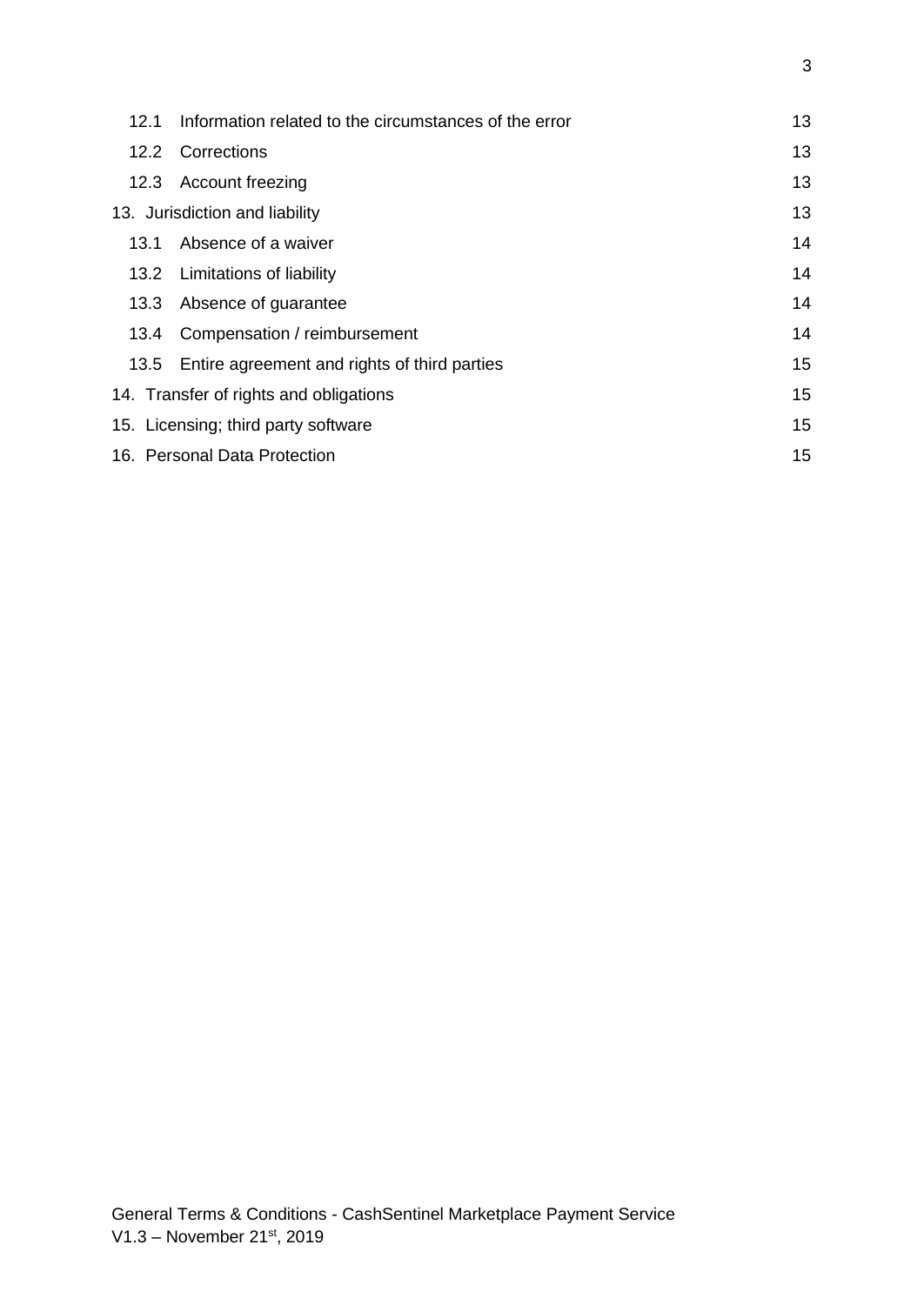# <span id="page-3-0"></span>2.Definitions

| Acquirers                                    | Operators such as SIX Payment Services or Klarna,<br>enabling Merchants to accept online payments with<br>defined Payment Schemes from Consumers. The<br>Payment Schemes defines the rules and technical<br>standards for the execution of payment Transactions<br>on the Acquirers they enable and ensures the<br>processing of the Transactions thus generated.<br>Acquirers have agreements in place with Payment<br>Scheme Operators in order to be able to process<br>payment for them. |
|----------------------------------------------|----------------------------------------------------------------------------------------------------------------------------------------------------------------------------------------------------------------------------------------------------------------------------------------------------------------------------------------------------------------------------------------------------------------------------------------------------------------------------------------------|
| Application Programming Interface<br>("API") | Private digital interface used by CashSentinel and<br>Marketplace-Merchants to exchange information<br>related to Transactions.                                                                                                                                                                                                                                                                                                                                                              |
| <b>Bank Account</b>                          | The bank account held by any given User in favour of<br>which payment (settlement) of the respective funds<br>held in the Escrow Accounts shall be made upon Split<br>to the relevant parties (i.e. Acquirers, Submerchants<br>and/or Marketplace-Merchants, as applicable).                                                                                                                                                                                                                 |
| CashSentinel                                 | CashSentinel SA, the company that operates the<br>Services in partnership with SIX Payment Services.                                                                                                                                                                                                                                                                                                                                                                                         |
| Chargeback                                   | Reversal of a Transaction delivered<br>by the<br>Submerchant or of a reimbursement already credited<br>as a result of a justified objection regarding the<br>Transaction by the Consumer.                                                                                                                                                                                                                                                                                                    |
| Credentials                                  | Individual identification and authentication data<br>provided to the Users to access their Personal<br>Information on the Platform, including username and<br>password.                                                                                                                                                                                                                                                                                                                      |
| Commissions                                  | Fees taken by a Marketplace-Merchant on the sales<br>of Submerchants on the Marketplace-Merchant.<br>Fees applied by a given Marketplace-Merchant to a<br>given Submerchant.                                                                                                                                                                                                                                                                                                                 |
| Consumers                                    | Clients of Marketplace-Merchants, buying goods<br>from Submerchants on the Marketplace website of<br>the Marketplace-Merchant.                                                                                                                                                                                                                                                                                                                                                               |
| <b>Escrow Accounts</b>                       | Segregated accounts held by CashSentinel with a<br>licensed banking institution, on which payment funds<br>held, without interest or other form of<br>are<br>compensation, until all conditions are realized for the<br>payment (settlement) of these funds to relevant<br>Acquirers,<br>Submerchants<br>parties<br>(i.e.<br>and/or<br>Marketplace-Merchants, as applicable).                                                                                                                |
| Marketplace-Merchant                         | Operator of a web platform (the "Marketplace"), used                                                                                                                                                                                                                                                                                                                                                                                                                                         |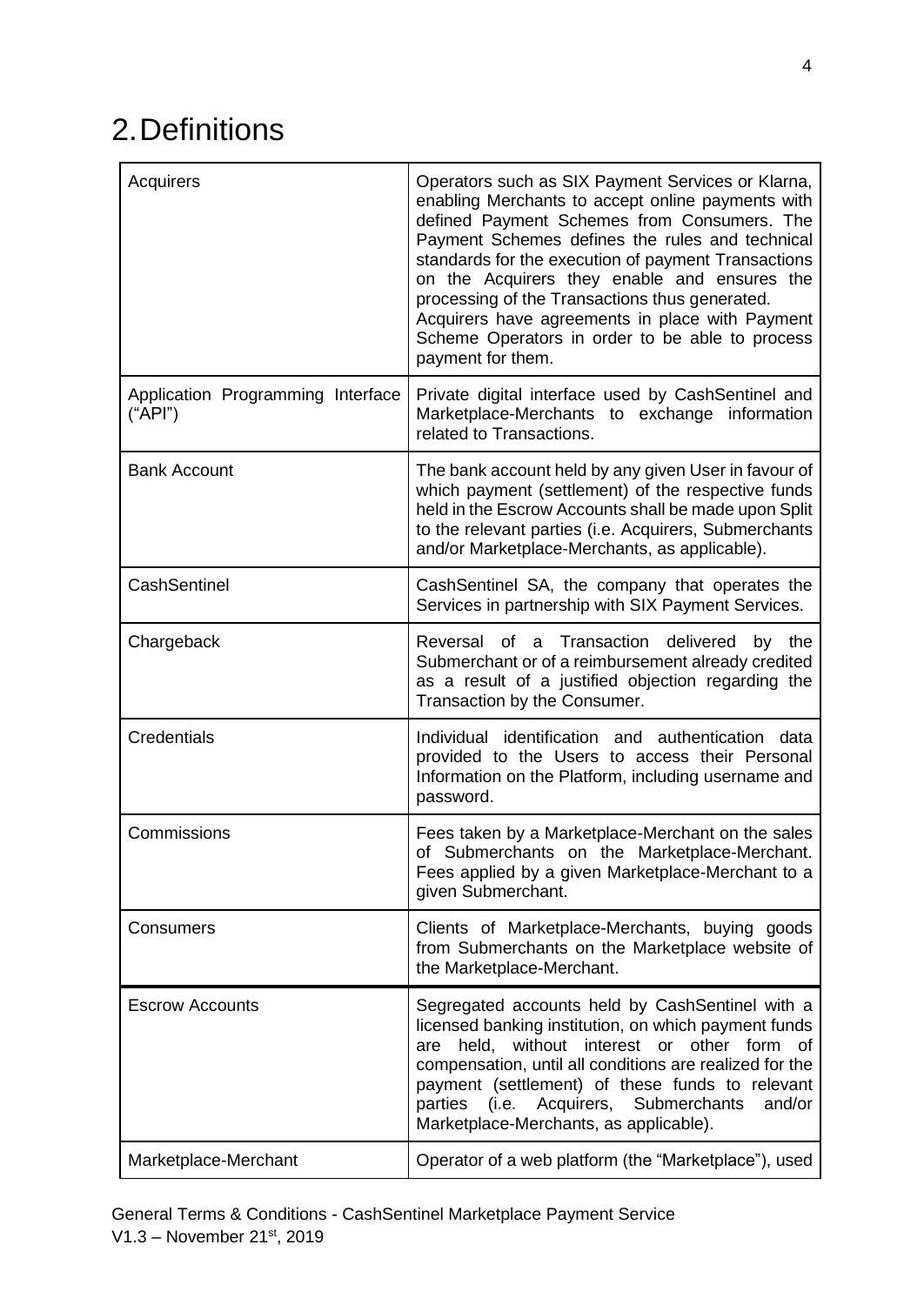|                                     | selling<br>goods or<br>provided<br>for<br>services<br>by<br>Submerchants, over the internet.                                                                                                                                                                                                                                                              |
|-------------------------------------|-----------------------------------------------------------------------------------------------------------------------------------------------------------------------------------------------------------------------------------------------------------------------------------------------------------------------------------------------------------|
| Submerchants                        | Entity registered with a Marketplace-Merchant and<br>CashSentinel in order to sell goods or services to<br>Consumers on the marketplace.                                                                                                                                                                                                                  |
| <b>Payment Scheme Operator</b>      | Company operating a service enabling Consumers to<br>pay online. The operator defines the rules and<br>technical standards for the execution of payment<br>transactions on the Payment Scheme they operate.<br>VISA, Mastercard, TWINT, Klarna are examples of<br>Payment Schemes Operators.                                                              |
| Personal Information, Personal Data | Any information or data relating to an identified or<br>identifiable natural person, potentially allowing the<br>identification of that person.                                                                                                                                                                                                           |
| Platform, Portal                    | The platform operated by CashSentinel, accessible<br>through the website https://portal.cashsentinel.com,<br>via<br>the<br>and<br>accessed<br><b>API</b><br>https://communication.cashsentinel.com, on which<br>CashSentinel offers the Services.                                                                                                         |
| <b>Services</b>                     | The handling via the Escrow Accounts of payment<br>flows between Acquirers, Marketplace-Merchants<br>and Submerchants on the Platform.                                                                                                                                                                                                                    |
| Split                               | The repartition of funds received from an Acquirer on<br>the<br>Accounts<br>regarding<br>Escrow<br>a<br>specific<br>Transaction,<br>between the<br>Submerchants<br>(for<br>goods/services sold) and Marketplace-Merchant<br>(commission). The Split is governed<br>by the<br>Marketplace-Merchant through Split Payment Data<br>provided through the API. |
| <b>Split Payment Data</b>           | Information provided by the Marketplace-Merchant<br>informing CashSentinel on how the funds concerning<br>a given Transaction should be split between the<br>underlying Submerchants, under deduction of the<br>Marketplace-Merchant's Commissions.                                                                                                       |
| Transaction                         | A purchase order by a Consumer on a Marketplace.<br>A Transaction can typically cover several goods<br>and/or<br>services, provided by one<br>more<br><b>or</b><br>Submerchants.                                                                                                                                                                          |
| T&Cs                                | present general Terms<br>Conditions<br>The l<br>and<br>governing the use by the Marketplace-Merchant(s),<br>the Submerchant(s) and/or similar partners and<br>clients of the Services available on the Platform.                                                                                                                                          |
| User(s) ("you")                     | Marketplace-Merchant(s), Submerchant(s) or similar<br>partners and clients using the Services available on<br>the Platform.                                                                                                                                                                                                                               |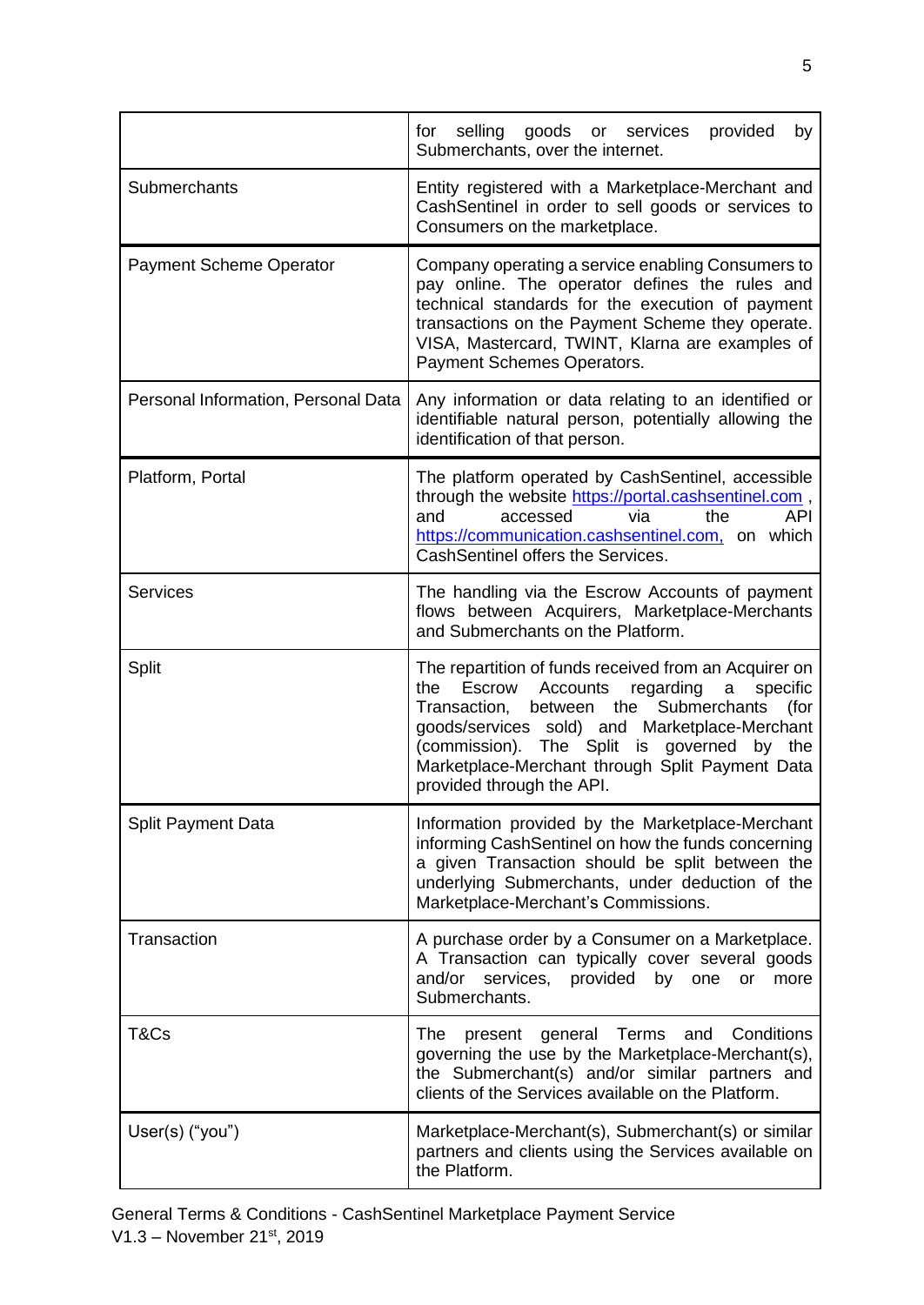## <span id="page-5-0"></span>3.Introduction

The T&Cs govern the use by the Marketplace-Merchant(s), the Submerchant(s) and/or similar partners and clients of the Services on the Platform. You may access articles directly by selecting the appropriate links in the [Table](#page-1-0)  [of Contents](#page-1-0) above. The titles and subtitles are provided above strictly for convenience of reference and shall not in any event restrict the scope of application of the corresponding articles.

The T&Cs form a binding contract between you and CashSentinel and apply to your use of the Services on the Platform.

Unless expressly stated otherwise or unless the context so requires, the T&Cs apply to both Marketplace-Merchants and Submerchants.

Updates to the T&Cs are communicated on the "Terms and Conditions" section of the Platform, and notified 30 days prior to them becoming applicable, via a message in the notification section.

By using the Services on the Platform, you confirm having read and accepted the present T&Cs. You may save or print the present T&Cs for your personal archives.

## <span id="page-5-1"></span>4.Scope of Services

The Services provided by CashSentinel., shall cover (without limitation):

- The [https://portal.cashsentinel.com](https://portal.cashsentinel.com/login) website, on which Marketplace-Merchants and Submerchants can review their Transactions and manage their account;

- The

[https://communication.cashsentinel](https://communication.cashsentinel.com/) [.com](https://communication.cashsentinel.com/) interface (known as "the API"), through which Marketplace-Merchants manage individual Transactions;

The Escrow Accounts, on which funds related to individual Marketplace-Merchant's Transactions are received from Acquirers; stored until all conditions for their payment are realized; and finally Split and paid out to Marketplace-Merchants and Submerchants (save in case of Chargeback), according to the Split Payment Data communicated by the relevant Marketplace-Merchants.

This Platform is operated by CashSentinel in partnership with SIX Payment Services, the main Acquirer of the Platform.

The Services provided by CashSentinel are limited to fund processing in the context of an ongoing Transaction and shall not be considered an investment. **The storage of funds in the Escrow Accounts shall bear no interest. In this context, it is expressly stated that CashSentinel is neither operating a banking activity within the meaning of the Federal Act on Banks and Savings Banks of November 8, 1934 nor a payment system subject to regulatory approval from the Swiss Financial Market Supervisory Authority within the meaning of the Federal Act on Financial Market Infrastructures and Market Conduct in Securities and Derivatives Trading dated June 19, 2015.**

It is expected that you are familiar with, understand and comply with all applicable laws and regulations which may be applicable to your use of the Services,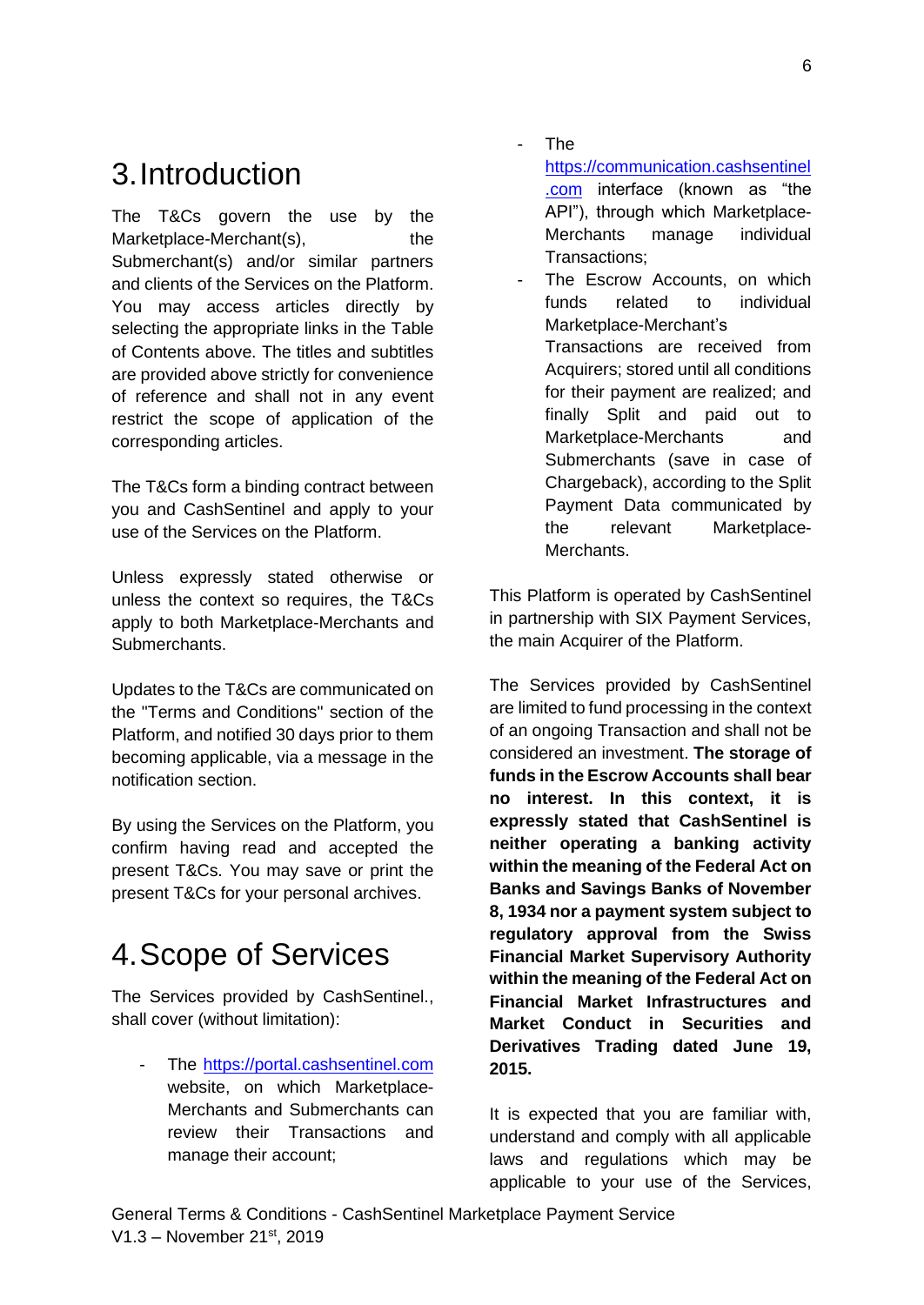including in particular but not limited to: laws relevant to sales of goods and services, prevention of money laundering and financing of terrorism, taxation and prevention of tax evasion, selling in other jurisdictions.

By using CashSentinel, to the extent and as long as it is reasonably necessary, you understand and accept that we may suspend, limit or block your access to the Services in case we have any doubts relating to the security of your Credentials and access to the Portal; to your observance of the present T&Cs; and/or related to the observance of applicable laws.

### <span id="page-6-0"></span>5.Support

Should you require any assistance related to the Platform, you may contact CashSentinel by:

- Email: [support@cashsentinel.com](mailto:support@cashsentinel.com)
- Phone: +41 24 552 0060

The support is operated directly by CashSentinel team during business hours (9am to 6pm Monday to Friday).

Outside of these hours, a Call Center takes your call and ensures that your request is passed on to the CashSentinel team.

## <span id="page-6-1"></span>6.Your responsibilities

<span id="page-6-2"></span>6.1 Mandatory information to be provided by **Submerchants** 

**As a Submerchant**, in order to use the Services, you will have to provide CashSentinel with specific information relating to your company, your activities and your beneficial owners.

These requests being necessary to comply with mandatory regulatory requirements (including pursuant to the Federal Act on Combating Money Laundering and Terrorist Financing of October 10, 1997) it is therefore your responsibility to duly and timely respond thereto.

Any breach in the observance of these requirements may lead to legal action and / or the suspension or termination of the Services.

### <span id="page-6-3"></span>6.2 Compliance with mandatory laws and other contractual undertakings

Whether you are Marketplace-Merchant or a Submerchant, CashSentinel provides an access to the Platform as long as:

- You have provided all the requested information about your company, its activity and its beneficial owners;
- You have provided the details of a Bank Account held by your company, in Switzerland or the EU;
- You are not in breach of the T&Cs.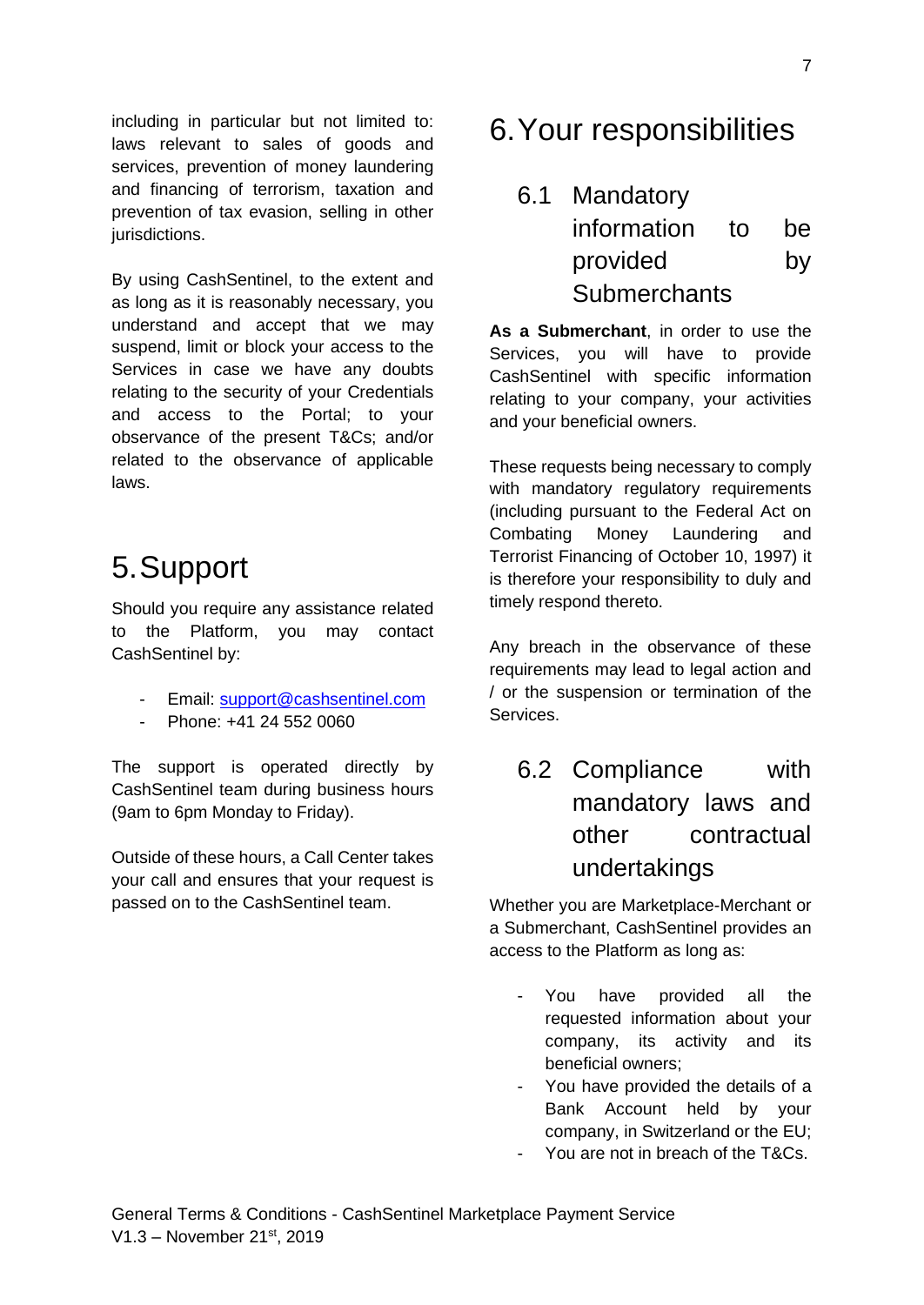It is also your responsibility, **as a Marketplace-Merchant**, to ensure that you comply with the contracts in place with the Acquirers; specifically, on the nature of goods or services sold.

In particular, your contract with the main Acquirer, SIX Payment Services, needs to be valid.

It is also your responsibility to ensure that Submerchants on your Marketplace only sell goods and services respecting these agreements.

**As a Submerchant**, it is your responsibility to ensure that the nature of the goods and services you sell on the Marketplace is in line with the agreement you have in place with the Marketplace-Merchant.

Any breach in the observance of these requirements may lead to legal action and / or the suspension or termination of the Services.

#### <span id="page-7-0"></span>6.3 Credentials

In order to access the Platform, Credentials will be provided to the Users upon sign-up. It is your responsibility to secure your credentials, your password in particular.

To preserve the safety of your Credentials and of the Personal Information available on the Platform, Users are strongly invited to:

- A. Never write down their password on paper or otherwise unsecured medium;
- B. Not choose a password consisting of a succession of letters or numbers that are easy to guess;
- C. Not choose a password that they are already using with different internet accounts;
- D. Immediately declare to CashSentinel any suspicion that your password has been compromised;
- E. Never communicate your password to anyone by telephone or in writing; for the avoidance of doubt, please be aware that CashSentinel never requests this information in any way (phone, email, etc), aside from the login page;
- F. Beware of phishing or fraud attempts by ensuring the safety of your computer (antivirus, malware sweeps, etc); and following best practices published online.
- <span id="page-7-1"></span>6.4 Timely reporting of any unauthorised access or **Transaction**

You are required to notify CashSentinel immediately when you become aware of a loss, theft, misappropriation or any other unauthorised use of your Credentials.

Similarly, you are required to notify CashSentinel immediately if you do not recognize Transactions on the Platform. Transactions are deemed accepted after 30 days; beyond that delay, CashSentinel will strive to help with any Transaction related problem on a best-effort basis.

#### <span id="page-7-2"></span>6.5 Correctness of your banking information

Your banking details are available on the "Account settings" section of the Portal.

When you update these details from the Portal, CashSentinel informs you of the update. CashSentinel may also take additional measures for your own safety.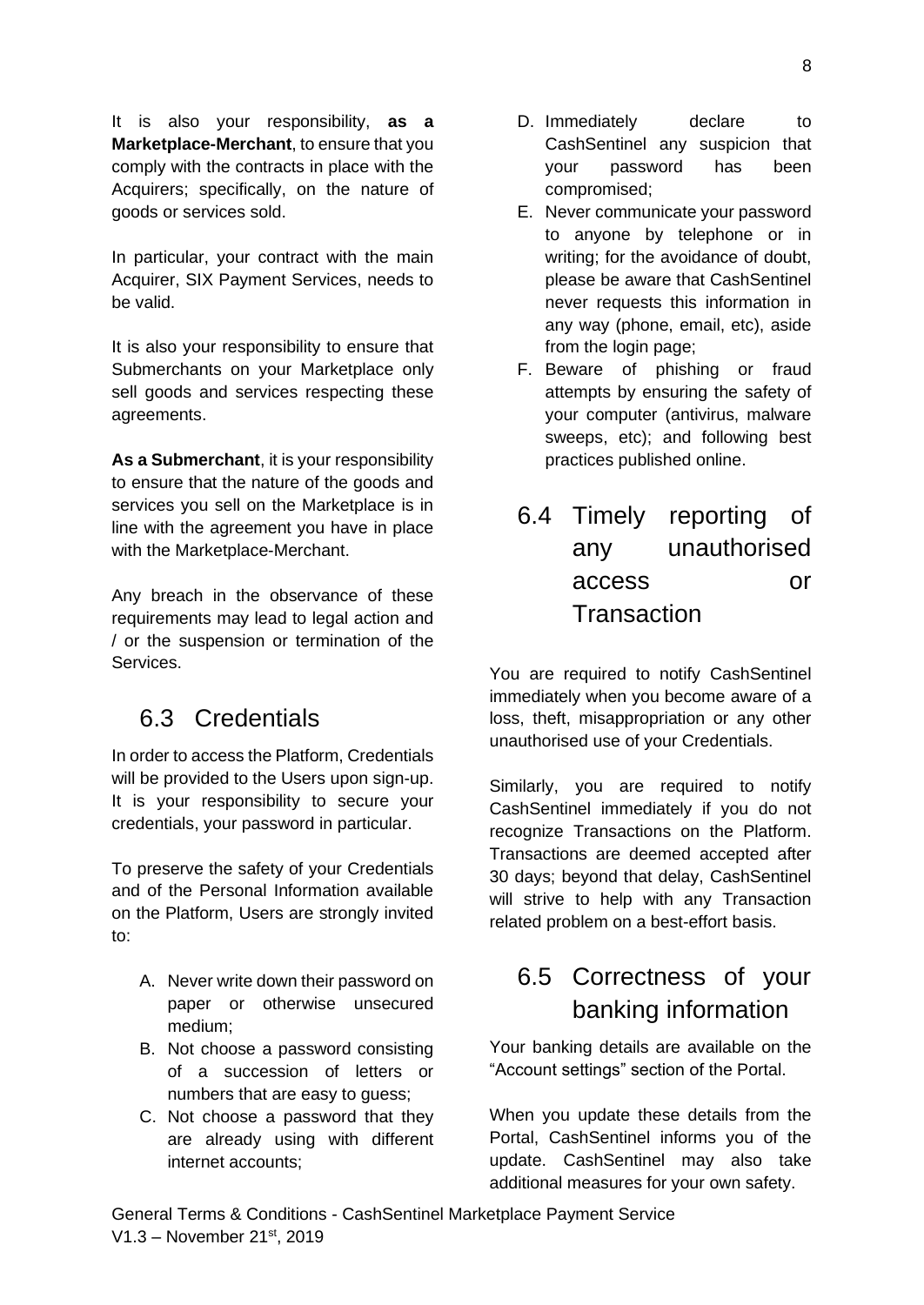However, ensuring that the details on record are correct remains your responsibility. CashSentinel cannot be held responsible for changes performed not reported to CashSentinel despite the notification system in place.

#### <span id="page-8-0"></span>6.6 Specifically, for a Marketplace-**Merchant**

As a Marketplace-Merchant, you are responsible for:

- Securing your Credentials to access the API;
- Ensuring the correctness of the information provided through the API.

CashSentinel executes Transactions based on the information provided through the API.

Any loss incurred due to faulty data provided by the Marketplace-Merchant, for either of the reasons above, is of the sole responsibility of the Marketplace-Merchant.

#### <span id="page-8-1"></span>6.7 Specifically, for a **Submerchant**

As a Submerchant using the Platform on one or several Marketplaces, you are responsible for:

- ensuring the correctness of the Transactions – in particular, that the funds you receive correspond to the value of the goods sold;
- ensuring the correctness of the commissions retained by CashSentinel on behalf of the

Marketplace-Merchant for each Transaction taking place on the Platform;

reviewing and accepting new or updated terms & conditions linked to the Marketplace-Merchants you are working with.

Transactions are deemed as accepted by CashSentinel 30 days after they are posted on the Portal.

Failure to accept new Marketplace-Merchant terms & conditions may result in the suspension or termination of the Services.

Any query with regards to Transactions; Marketplace-Merchant commissions; or Marketplace-specific terms & conditions are to be taken directly with the Marketplace-Merchant.

# <span id="page-8-2"></span>7.Main features of the Platform

#### <span id="page-8-3"></span>7.1 Payment Processing

The Platform processes the Transactions provided by the Marketplace-Merchants through the API.

The corresponding funds are received in the Escrow Accounts, allocated and paid to the respective Submerchants, as per the Split Payment Data provided by the Marketplace-Merchant.

Commissions on Transactions are paid to the Marketplace-Merchant as per the instruction of the Marketplace-Merchant in the Split Payment Data.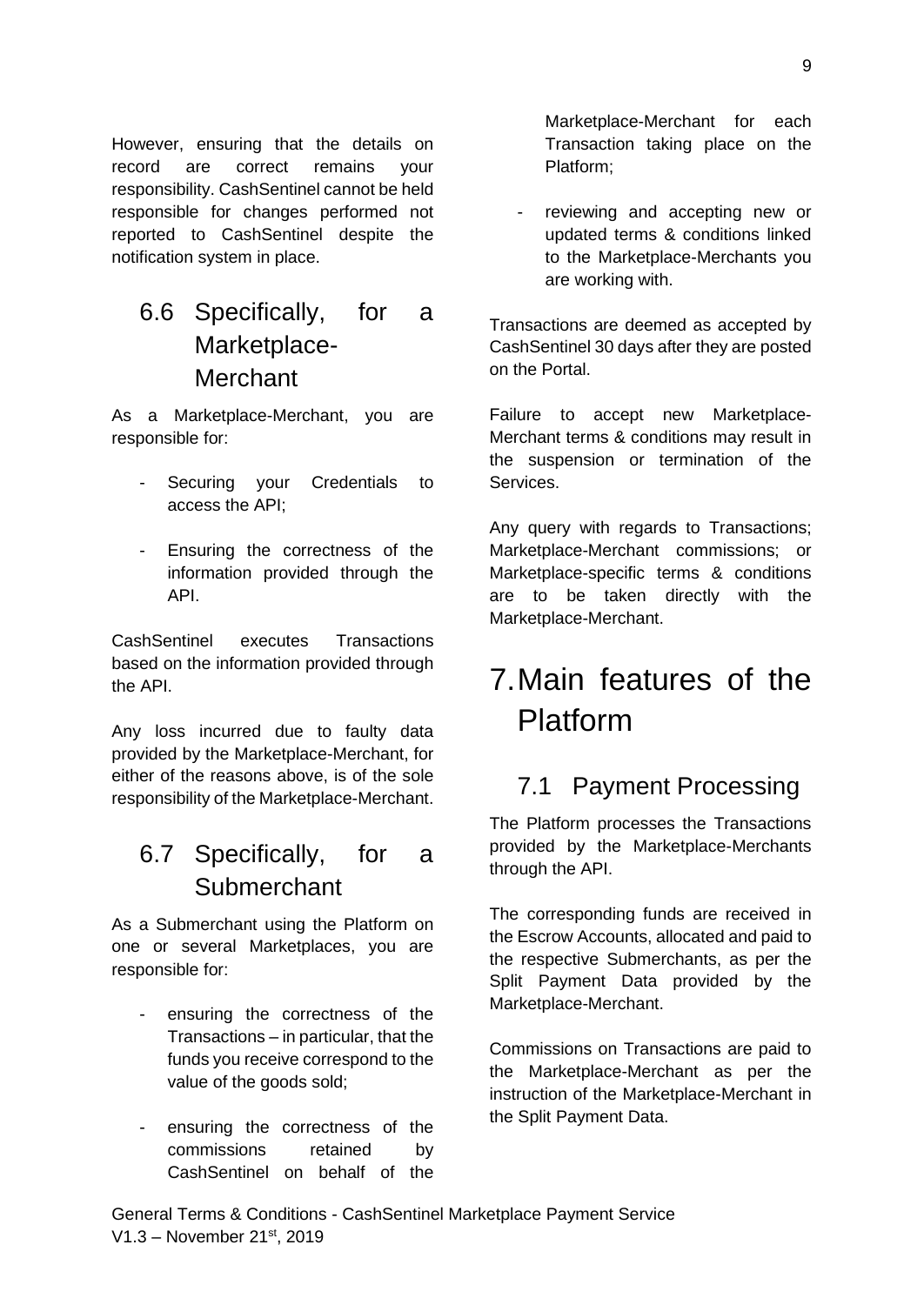#### <span id="page-9-0"></span>7.2 As a Marketplace-Merchant

A Marketplace-Merchant uses the Platform to:

- Access the list of all Transactions and payments;
- See, enrol or remove Submerchants;
- Configure the terms & conditions to be displayed to Submerchants;
- Customize the look and feel of the Portal for its Submerchants;
- More generally configure its offer of services to the Submerchants.

#### <span id="page-9-1"></span>7.3 As a Submerchant

A Submerchant uses the Platform to:

- See a list of all its Transactions in any given Marketplace;
- Be provided with new or updated terms and conditions of Marketplace-Merchants;
- Configure its "Account settings".

#### <span id="page-9-2"></span>7.4 Modification of the present terms and conditions

CashSentinel may modify these T&Cs at any time. Revised T&Cs will be communicated through the Portal to the Users, which are then provided a deadline of 30 days to review and object them.

Beyond that period, if not formally objected, they will be deemed approved. In case of objection, your access to the Platform and to the Services may be suspended or terminated by CashSentinel.

## <span id="page-9-3"></span>8.Payment Processing

CashSentinel processes the funds received from the Acquirers and pays them out regularly to Marketplace-Merchants (commissions) and Submerchants (Transactions from sales).

#### <span id="page-9-4"></span>8.1 Chargebacks

In case of a Chargeback applied by an Acquirer regarding one of your Transactions, CashSentinel will automatically apply the Chargeback.

#### <span id="page-9-5"></span>8.2 Account provisioning requirements

Based on a discretionary risk assessment, CashSentinel may enable a rolling balance on the payment of your Commissions (respectively Transactions) on the Escrow Accounts, with the sole purpose of mitigating its own risk with regards to Chargebacks.

In such a case, the payment of your Commissions (respectively Transactions) may be delayed by up to 30 days, and / or paid partially to ensure that a minimum balance is kept, covering any potential Chargebacks.

**Specifically, for a Marketplace-Merchant**, CashSentinel reserves the right to apply a Chargeback on any proceeds paid in the Escrow Accounts in relation to the same Marketplace-Merchant.

#### <span id="page-9-6"></span>8.3 Settlement currency

The Platform handles various currencies for the consumer-side acquiring. In terms of settlement, the Platform settles all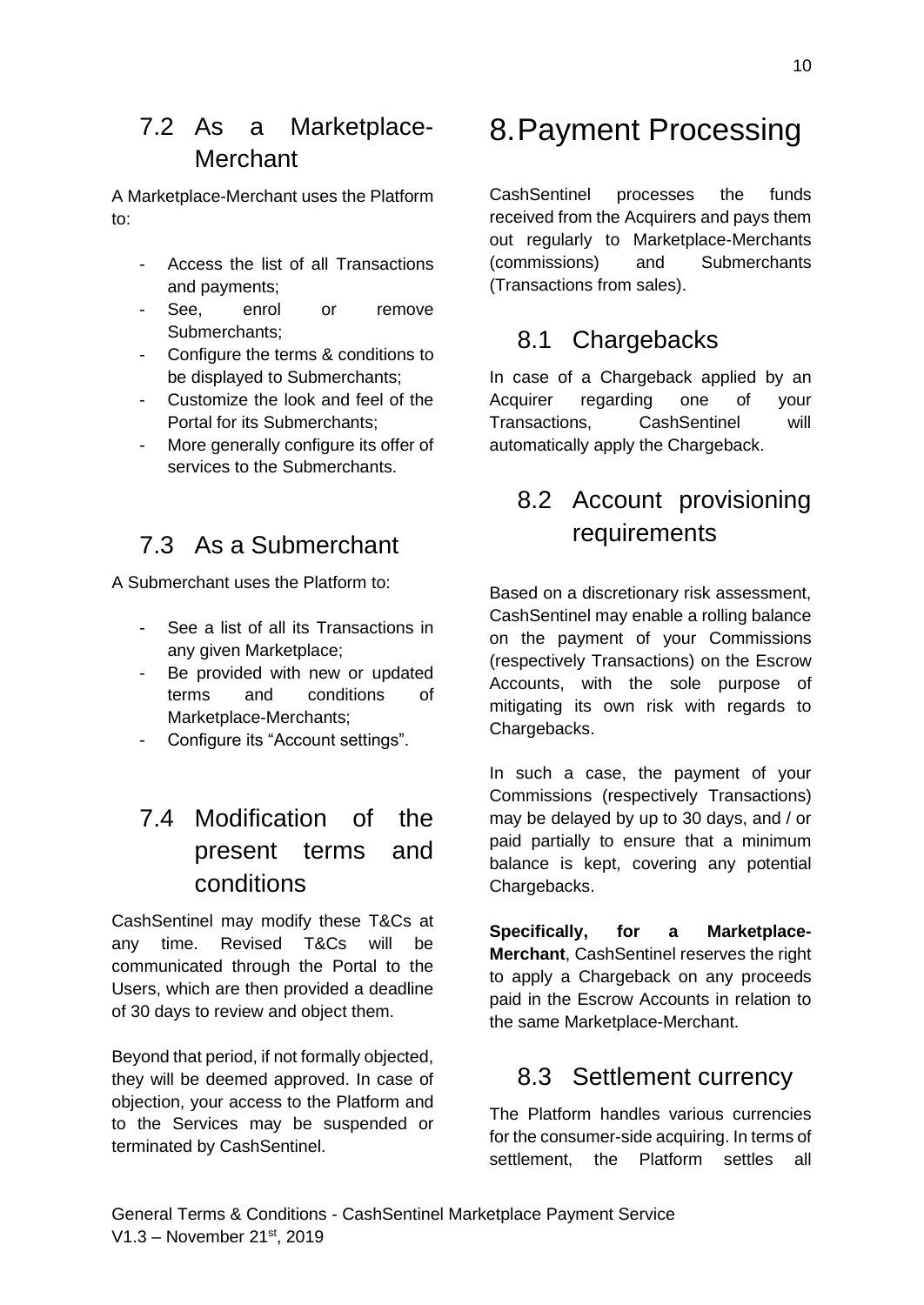Transactions occurring on the Platform in CHF, EUR, GBP and USD.

The settlement currency depends on the Marketplace-Merchant location.

## <span id="page-10-0"></span>9.Fees and Commissions

### <span id="page-10-1"></span>9.1 Account opening, utilization and closing

The access, the use and the termination of the Services on the Platform is free of charge for Marketplace-Merchants and Submerchants alike.

If there are any outstanding Transactions, and / or funds, the termination of the Services will be delayed until all Transactions have settled and been paid to your Bank Account.

Should any Chargeback or Fee be claimed after the termination of the Services, they will remain due regardless of such termination.

### <span id="page-10-2"></span>9.2 Marketplace-**Merchant Commissions**

Marketplace-Merchant's Commissions are established pursuant to an agreement between the Marketplace-Merchant and the Submerchant.

CashSentinel receives in the Split Payment Data from the Marketplace-Merchant the information of the amount of Commission to be paid to the Marketplace-Merchant and applies it automatically to the Split.

The amount of Commission paid to the Marketplace-Merchant in respect of each Transaction is expressly disclosed and accessible to the corresponding Users through their access to the Portal.

**As a Submerchant,** it is your responsibility to ensure that the Marketplace-Merchant's Commissions levied are correct. Any query with regards to said Commissions should be addressed directly to the Marketplace-Merchant.

**As a Marketplace-Merchant,** it is your responsibility to ensure that the Marketplace-Merchant Commissions communicated as part of the Split Payment Data are correct and in line with the agreement established between you and the Submerchant.

In case Commissions need to be corrected by CashSentinel due to errors originating from the Marketplace-Merchant, CashSentinel reserves the right to levy an administrative fee to process the correction.

#### <span id="page-10-3"></span>9.3 Administrative fees for incidents

CashSentinel reserves the right to charge administrative fees and debit it from any amount held in the Escrow Accounts in case of repeated incidents (payment rejections, Chargebacks, etc).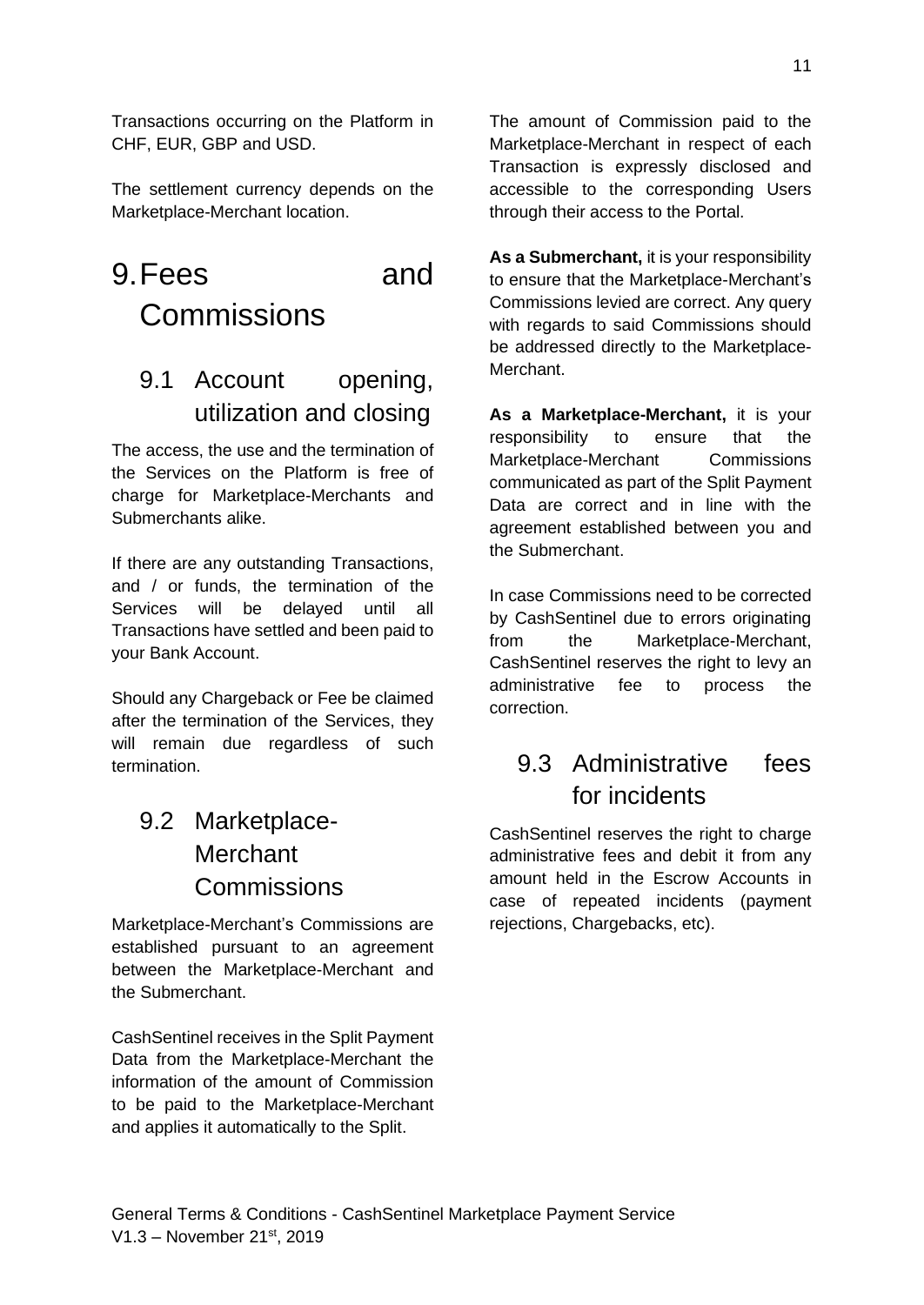# <span id="page-11-0"></span>10. Measures/ termination of the **Services**

#### <span id="page-11-1"></span>10.1 Conservative measures

If we have reasons to believe that you are using CashSentinel for purposes not in line with the present T&Cs, or if we suspect any unauthorized use of your Credentials or of the Portal, we may take conservative measures to protect CashSentinel, thirdparties, or yourself of the risks of cancellation, opposition, complaint, fraud, expenses, fines and any other liabilities.

CashSentinel is not liable for any damages resulting therefrom.

In particular, we may take the following actions (without limitation):

- A. Temporarily suspend, block, and limit your right to use the Portal, or entirely suspend, block, limit your right to use of the Services, or suspend, block, limit your right to use the Portal within the context of a particular Transaction, at any time and without incurring liability for doing so;
- B. Block funds on the Escrow Accounts for an unspecified but reasonable period within the course of the investigation to be carried out;
- C. Request information or ask you to update inaccurate information that you may have provided us;
- D. Communicate information related to your use of our Services and funds held on your behalf in the Escrow Accounts with our banking partners, supervisory authorities,

compliance-related partners, and/or authorities within the framework of our legal obligations with regards to compliance requirements.

#### <span id="page-11-2"></span>10.2 Termination of Services

CashSentinel reserves the right to terminate the Services without justification.

In such a case, and depending on a risk assessment, CashSentinel may at its discretion proceed according to any of the two following manners:

- 1. A **"Soft-closure"**, in which you are notified of a closing date, and until which CashSentinel will continue to process your Transactions;
- 2. A **"Hard-closure"**, by which CashSentinel terminates the Services with immediate effect. In such a case, further Transactions will be rejected.

# <span id="page-11-3"></span>11. Escrow Accounts

The funds held in the Escrow Accounts are deposited at a credit institution/custodian bank and are isolated from CashSentinel's own assets.

In its payment facilitating and processing mission, **CashSentinel strives not to hold 3rd party funds in the Escrow Accounts for long periods of time, as it does not conduct a deposit-taking (banking) activity within the meaning the Federal Act on Banks and Savings Banks of November 8, 1934**.

In case of bankruptcy of CashSentinel, the provisions of the Federal Act on Debt Collection and Bankruptcy shall apply.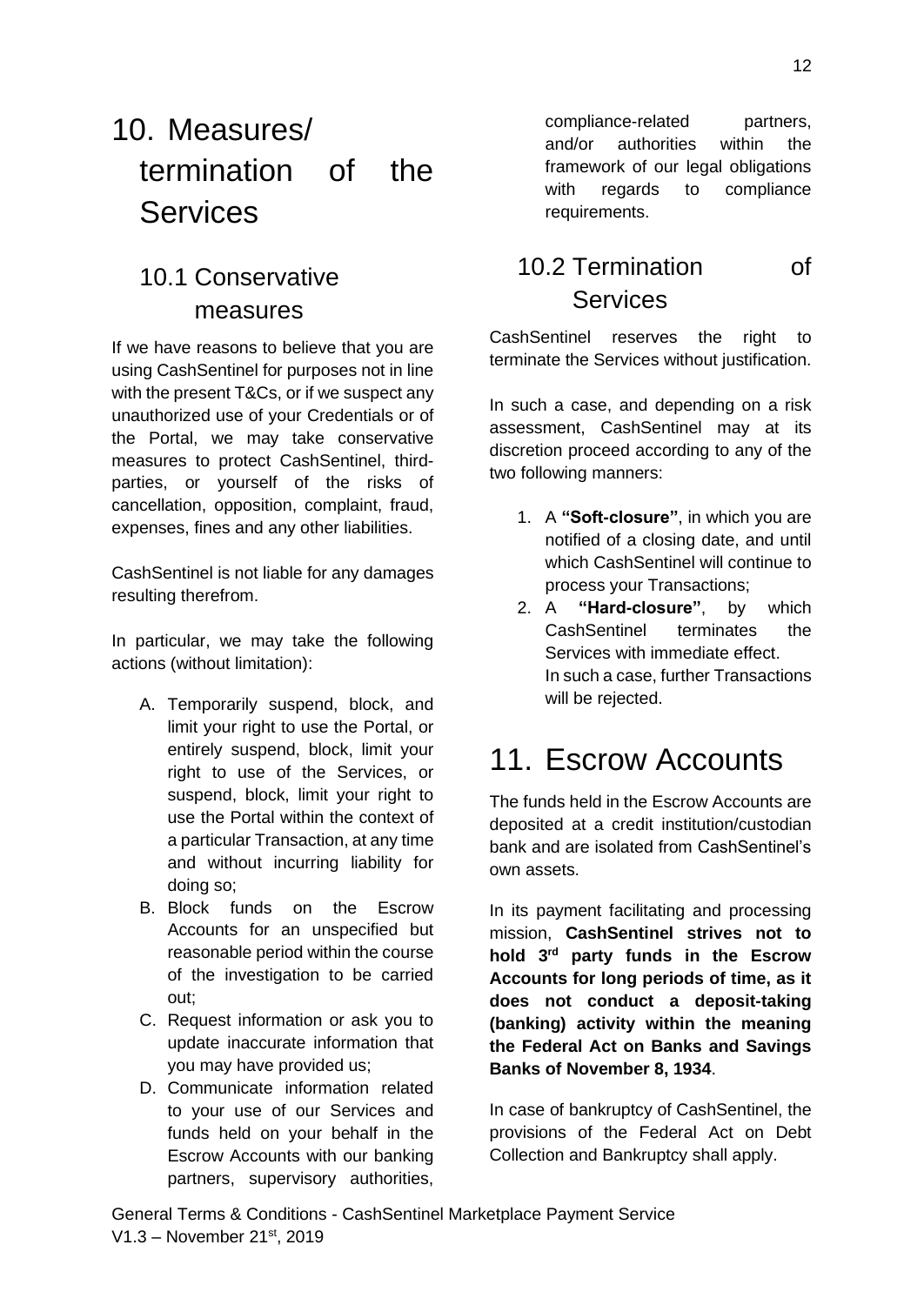Subject to mandatory contrary provisions of Swiss law, these T&Cs confer no rights to the Users towards the custodian bank.

### <span id="page-12-0"></span>12. Errors

An error is defined as an erroneous entry presented on a Users' Transaction information available on the Platform, i.e. an entry not corresponding to a Transaction you recognize or instructions that you gave.

### <span id="page-12-1"></span>12.1 Timely reporting

Errors shall be reported to CashSentinel as soon as they have been discovered, and in any case a maximum of 30 calendar days after they were posted on the Platform.

#### <span id="page-12-2"></span>12.2 Reporting errors to your benefit

Errors that benefit you shall likewise be reported.

For example, you need to report to CashSentinel any amount credited in your favour on the Platform that does not correspond to a Transaction you recognize.

You agree to not try to use proceeds from an erroneous Transaction to your benefit.

You shall remain liable to repay in full, and without any limit in time, any amounts that were paid as a result of an error.

#### <span id="page-12-3"></span>12.1 Information related to the circumstances of the error

You agree to send us all information in your possession relevant to the circumstances of any error, unauthorised Transaction, and/or unauthorised use of the Services, and to take all necessary reasonable measures to assist CashSentinel in resolving the problem.

#### <span id="page-12-4"></span>12.2 Corrections

When made aware of an error, CashSentinel shall make all reasonable efforts to rectify it as soon as possible.

CashSentinel is hereby expressly authorized to retrieve and/or offset any amount mistakenly allocated to you on the Platform without prior notice and/or justification. The provisions governing unjust enrichment pursuant to Articles 63 ff. of the Swiss Code of Obligations are in this context expressly reserved.

#### <span id="page-12-5"></span>12.3 Account freezing

The proceeds of your Transactions may be blocked temporarily in case CashSentinel investigates erroneous or presumably fraudulent Transactions as long as the circumstances having led to such investigation are not clarified.

# <span id="page-12-6"></span>13. Jurisdiction and liability

These T&Cs shall be governed by Swiss law, and any dispute in relation thereto shall be subject to the exclusive jurisdiction of the competent courts in the Canton of Vaud.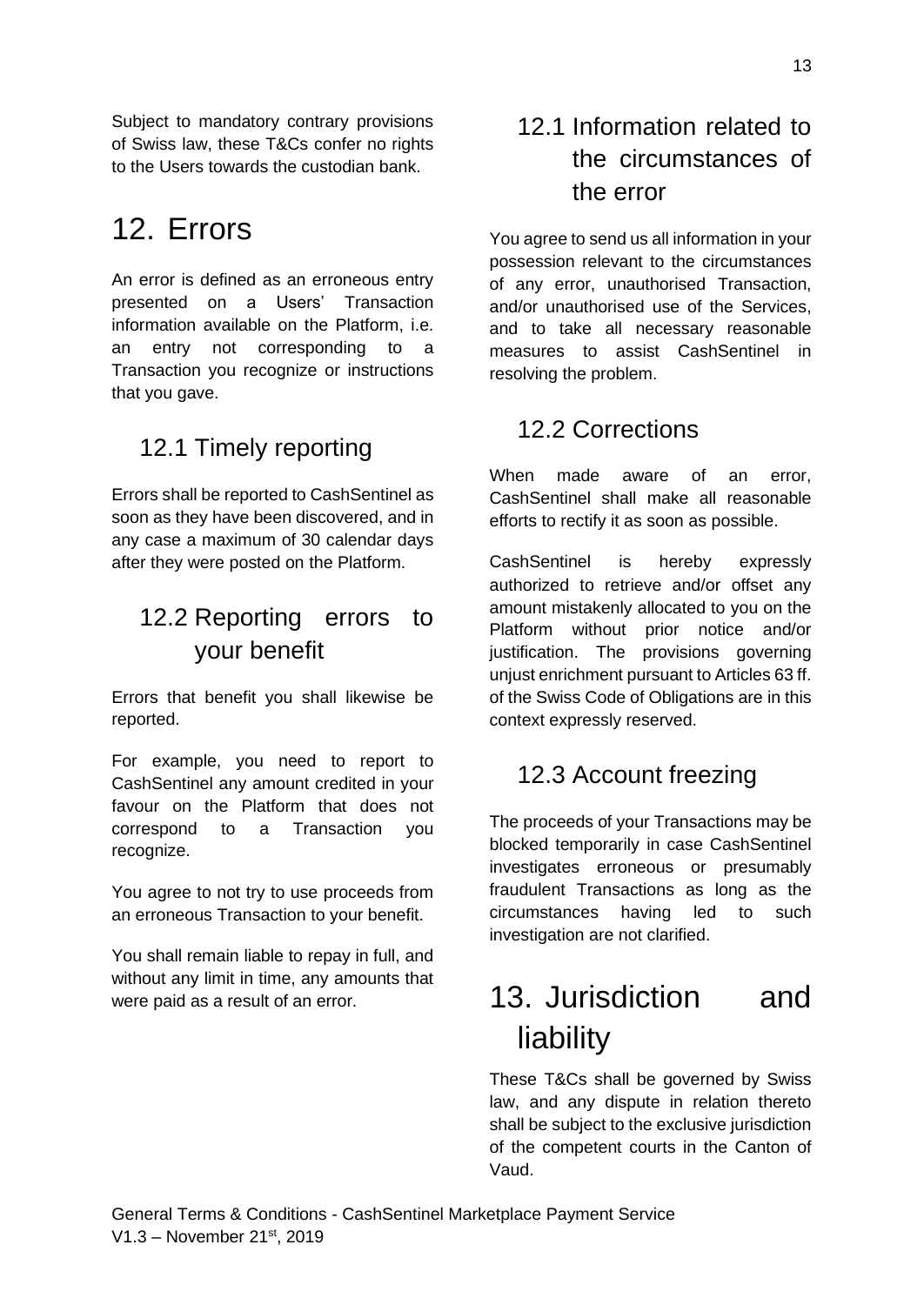#### <span id="page-13-0"></span>13.1 Absence of a waiver

The lack of action or objection on our part in the case of a breach of these T&Cs by you or other individuals shall not be deemed to constitute a waiver of any of our rights.

#### <span id="page-13-1"></span>13.2 Limitations of liability

Unless explicitly regulated otherwise, Users shall be liable for damages that CashSentinel incurs as a result of Users and third parties involved by them, failing to fulfill their obligations, notably in technical, organizational and administrative respects.

In particular, CashSentinel is entitled to pass on to Users any potential claims for damages resulting from a breach of duty by the Marketplace-Merchant, Submerchant or by third-parties involved, as well as any penalty and/or processing fees imposed by involved 3rd parties, or any other caserelated expenses.

The involved parties shall fully indemnify CashSentinel in this respect and shall be liable for these claims and any additional case-related expenses.

CashSentinel's contractual or criminal liability (particularly in the event of negligence), for people acting on our behalf, may not in any case be engaged because of the following damages and losses arising under this contract or in connection therewith, or in any other manner:

- i. Any loss of profit, customers, activity, contracts, income or predicted savings, even if we are informed of the possibility of such damage, loss of profit, customers, activity, contracts, income or predicted savings; or
- ii. Any loss or corruption of data; or
- iii. Any loss or any damage which does not result directly from a failure on our part to conform to these T&Cs; or
- iv. Any loss or any damage beyond what results directly from a failure on our part to conform to these T&Cs (whether you are capable or not of proving such loss or such damage).

### <span id="page-13-2"></span>13.3 Absence of guarantee

Unless otherwise specified under these T&Cs and without prejudice to the rights granted to you by law, we provide the Services without any express or implied warranty. CashSentinel does not have control over the goods and services sold on Marketplaces, and CashSentinel cannot guarantee that a Marketplace-Merchant or Submerchant will complete a Transaction, or is authorized to perform it. CashSentinel does not guarantee continuous, uninterrupted, or protected access to the Services. We shall not be held liable for delays that may occur in the course of the provision of Services on the Platform.

You accept that your access to the Services may be occasionally restricted to allow for the correction of errors, maintenance, or the introduction of new features or services. Unless otherwise expressly stated herein, CashSentinel shall employ reasonable efforts to ensure that the electronic requests made by the Users for crediting their Bank Account are processed within a reasonable period.

#### <span id="page-13-3"></span>13.4 Compensation / reimbursement

You agree to defend, reimburse or compensate (in legal terms, to "indemnify")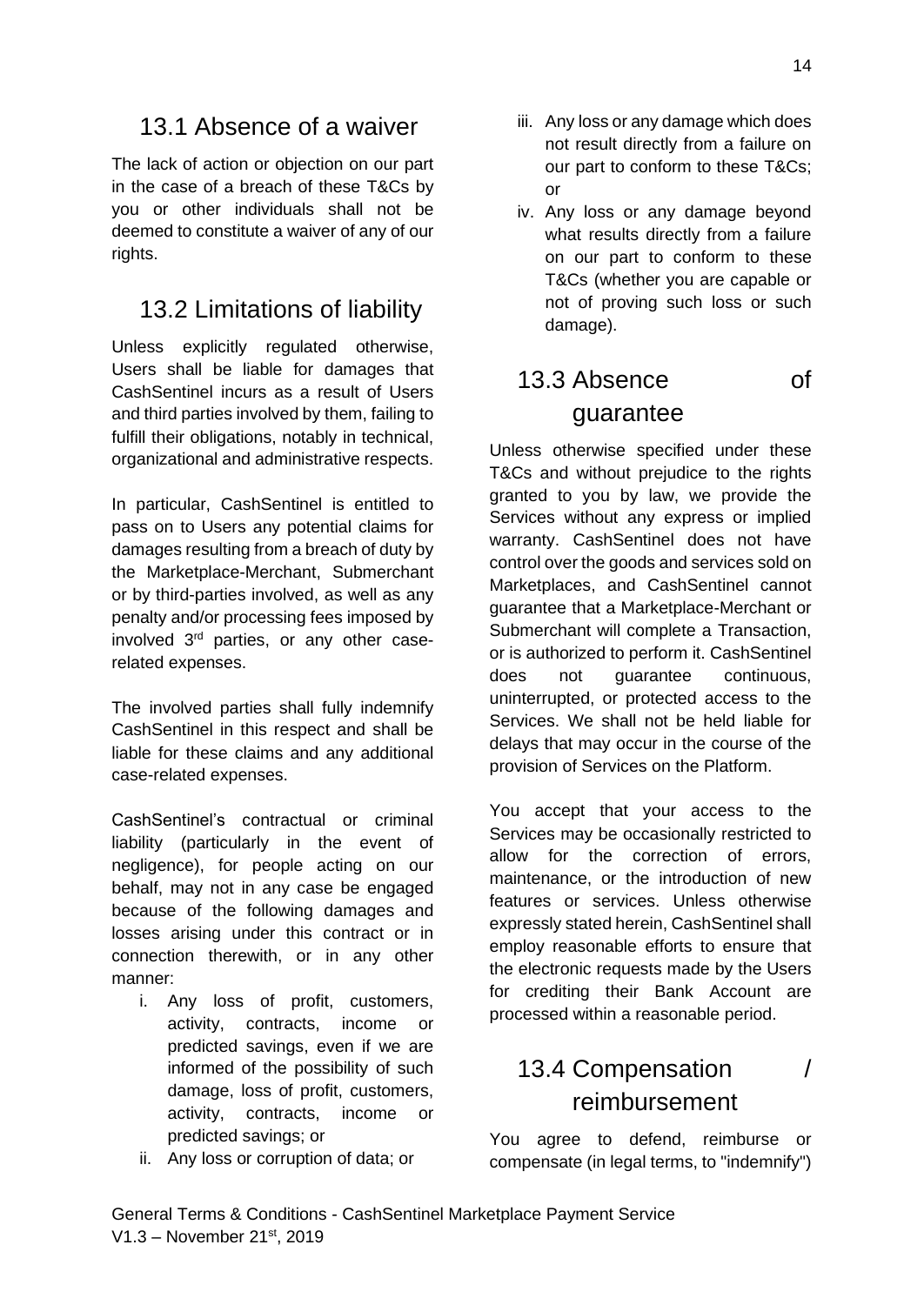and hold harmless CashSentinel, the people who work for CashSentinel or are authorized to act on our behalf, of any liability for any complaint or claim (including legal costs) that a third party would raise which would be linked to a breach by you, your employees or representatives, or to the infringement of any law and/or the use of the Services.

### <span id="page-14-0"></span>13.5 Entire agreement and rights of third parties

These T&Cs contain the entire agreement between the Users and CashSentinel relating to the Services on the Platform. All the articles as well as the different terms and conditions that must continue to apply due to their nature will remain valid after the termination of the Services. Should a clause under these T&Cs be declared null or not applicable, this clause would be cancelled but all the other clauses under these T&Cs shall remain applicable. Any person who is not party to these T&Cs shall not have the right to refer to or request to apply the provisions of the same.

# <span id="page-14-1"></span>14. Transfer of rights and obligations

You may not transfer any right or obligation under these T&Cs without the prior written consent of CashSentinel, nor are you authorised to transfer any funds owed on your behalf on the Escrow Accounts to a third-party.

# <span id="page-14-2"></span>15. Licensing; third party software

If you use a CashSentinel software on any platform, CashSentinel and its licensors grant you a limited, non-transferable, nonexclusive right to use the CashSentinel software strictly for your personal use and in agreement with the provided documentation, including updates, levelling, new versions and replacement software described herein. Renting, lending or transferring in any way the software rights to a third party is prohibited. You must conform to the conditions of use stated in the CashSentinel documentation, and to the instructions that we provide regularly within the framework of the Services. In case you do not observe the instructions and requirements of CashSentinel in relation to the use of the Services, you will be held liable for all damages endured by yourself, CashSentinel, and third parties. You agree not to modify, reproduce, adapt, distribute, post, publish, perform opposite engineering operations, translate, dismantle, decompile, nor attempt in any way to recreate one of the source codes derivative of the software. You acknowledge that all rights, titles, and interests relating to the CashSentinel software are held by CashSentinel.

CashSentinel reserves the right to modify the software and the interfaces, to adapt them, present you with a new version or modify the features and/or the characteristics of the software at any moment.

# <span id="page-14-3"></span>16. Personal Data Protection

CashSentinel is subject to the applicable data protection legislation. To this end, CashSentinel collects and processes personal data in order to provide the Services. The collection and processing will be carried out in compliance with the personal data confidentiality and in